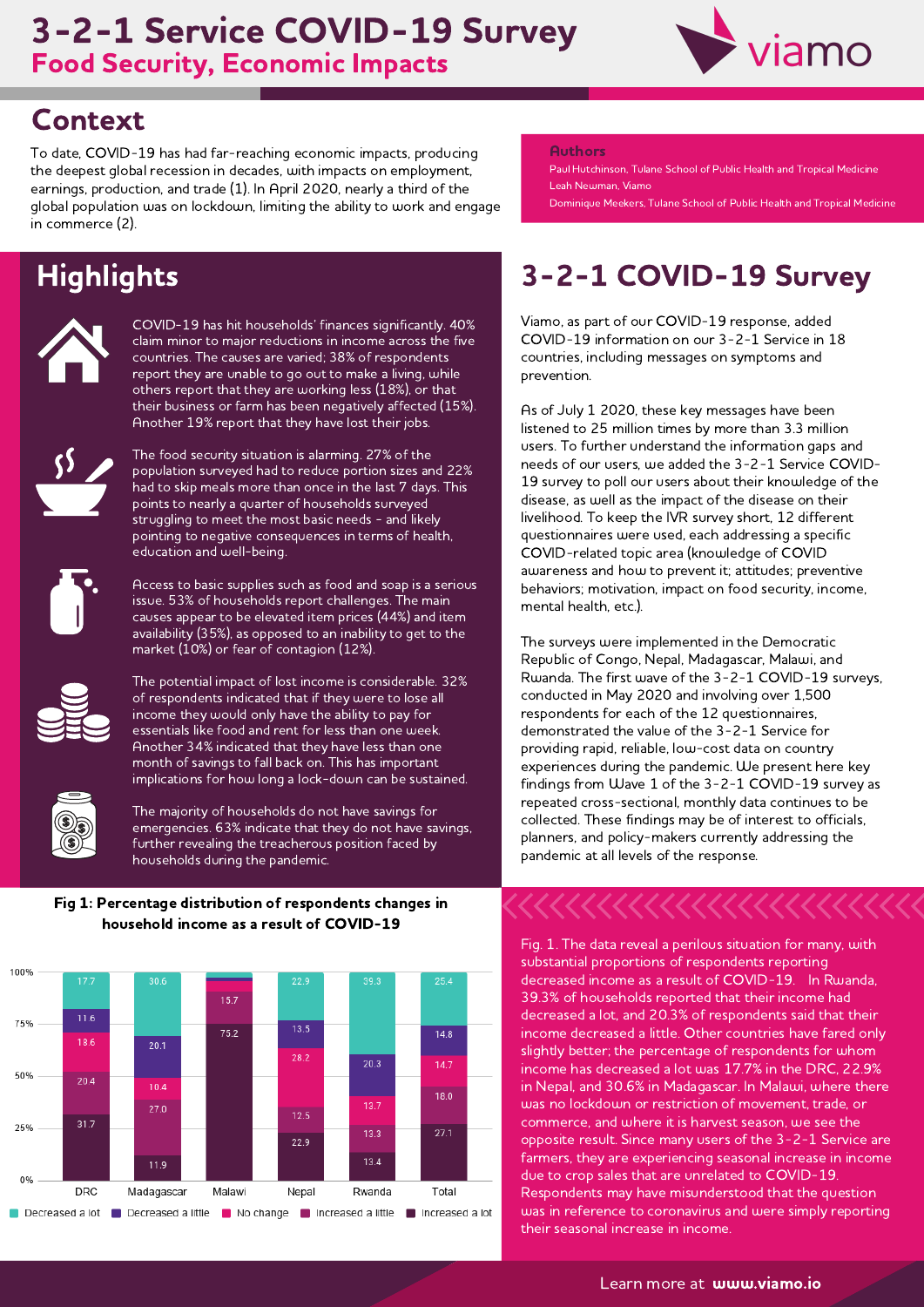

#### Fig 2: Percentage distribution of respondents main reason for decrease in income



You lost your job You are working less You are unable to go out to earn money



15-20% of respondents said that they have less income because they are working less

Fig. 3. This graph paints a dire situation: 27.1% of the population had to limit portion sizes at least a few times in the last 7 days, with 16.6% doing so every meal, due in part to lack of money and also perhaps to inability to get staples. In Rwanda, only 32.1% of respondents reported that they were eating the same amount as normal and even in Madagascar, where the decline is the smallest, only 46.6% of respondents say that they are eating the same amount of food as usual.

Fig. 2. The reasons for loss of income are varied with the lockdown policies being the leading explanation with 34% of respondents reporting they are unable to go out to earn a living. Business operations, restricted work hours, loss of customers and loss of job come in at 16% each. In both Malawi and Nepal, nearly half of respondents reported that the main reason for their income loss is that they are unable to go out to earn money but actual loss of job was lower than many of the other countries. Job loss as a main cause of lost income varied from 7.7% of respondents in Malawi to 26.3% of respondents in Rwanda. In the DRC and Madagascar, roughly one in five said that the main reason for their income loss is that they are unable to work on their farm or operate their business. In each country, 15-20% of respondents said that they have less income because they are working less.

Fig 3: Percentage distribution of respondents reporting that they or someone in their household has had to limit portion size at meal times due to a lack of food or money



### Fig 4: Percentage distribution of respondents reporting that they or someone in their household has had to reduce the number of meals in a day due to a lack of food or money



Likewise, Fig. 4 paints an alarming picture with 22.3% of the households in all countries having had to skip meals in the last week due to lack of food or money, 9.4% of which are having to do so every day.



22.3%

of households reported having had to skip meals in the last week due to lack of food or money